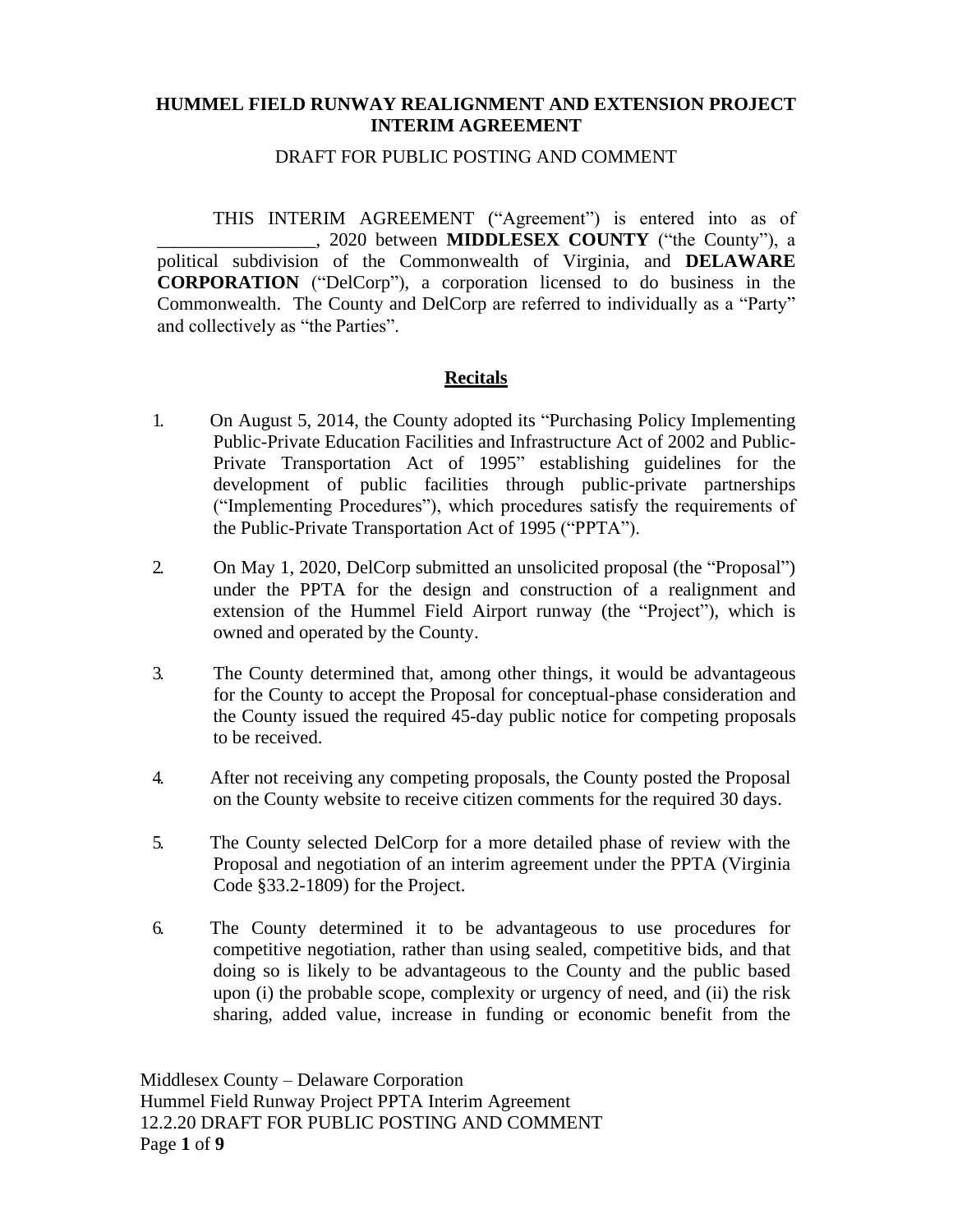project, which would otherwise not be available.

- 7. The Board appointed a committee consisting of Board members, County staff, Virginia Department of Aviation staff, and citizens to make recommendations to the Board regarding the terms and conditions of an Interim Agreement and ultimately a Comprehensive Agreement between the County and DelCorp.
- 8. The County Administrator has determined that the Project serves the public interest pursuant to Virginia Code §33.2-1803.1 and the Board has determined that the Project serves the best interests of the public pursuant to Virginia Code § 33.2-1803(C).
- 9. On June 26, 2020, the County submitted grant requests to the Virginia Department of Aviation for state grant funds up to 80% of the eligible costs for the Airport Layout Plan and the Environmental Impact Review, which are both required to be completed and accepted by the Department before the construction phase of the Project can begin.
- 10. In order to create an opportunity to expedite the Project and leverage DelCorp's funding offer set forth in the Proposal, the County requested an exception to the state Airport Program Manual, Section 5.3.1 Eligible Projects After the Fact, which the Board of Aviation unanimously approved on September 17, 2020, thereby allowing the planning, environmental, design and construction of the Project to proceed prior to the award of state grant funding without forfeiting the County's eligibility for future grant funding. However, the grant requests were not funded at that time.
- 11. The County has complied with the PPTA and its Implementing Procedures related to commencing the detailed stage discussions with DelCorp.
- 12. The County posted this Agreement on its website for 30 days for public inspection and comment in accordance with Virginia Code § 33.2-1820 prior to approval in accordance with the PPTA and Implementing Procedures, and a public hearing has been held.

**NOW, THEREFORE,** in consideration of the Recitals set forth above, and good and valuable consideration as set forth below, the receipt and sufficiency of which is hereby acknowledged, the parties agree as follows:

## 1. SCOPE OF SERVICES

DelCorp, in conjunction with its contracted engineering firm Parrish  $\&$  Partners, LLC ("Engineer"), agrees to pay for and provide all required professional architectural,

Middlesex County – Delaware Corporation Hummel Field Runway Project PPTA Interim Agreement 12.2.20 DRAFT FOR PUBLIC POSTING AND COMMENT Page **2** of **9**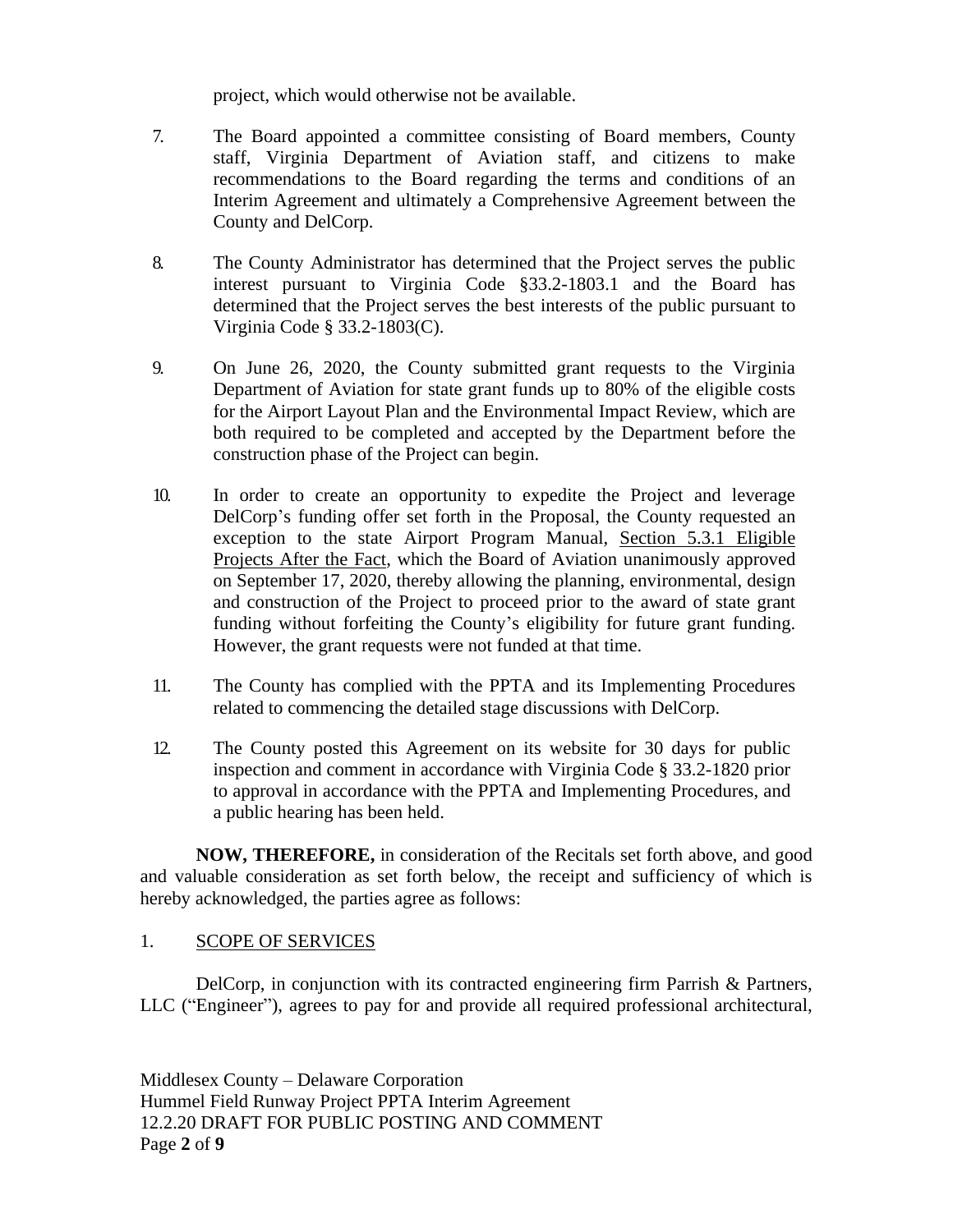engineering, environmental, historic, and related services and to prepare all preliminary plans, including but not limited to the Airport Layout Plan and Environmental Impact Review (collectively the "Preliminary Plans") as may be required by the Virginia Department and Board of Aviation, the Virginia Department of Environmental Quality, the Virginia Department of Historic Resources and by any other state or federal agency in order for the County to be able to commence the design and construction phase of the airport expansion project, and as shown on the attached Scopes of Work and Costs of Services for the EIR and ALP. DelCorp shall (i) be responsible for all associated costs in preparing the Preliminary Plans, as described in Exhibit A, ("Engineering Services"), (ii) seek and include County input on the Preliminary Plans, and (iii) submit the Preliminary Plans to the County for its review. Subject to County approval, which shall be in County's sole discretion, the County shall submit the Preliminary Plans to all state and federal agencies whose approval is required. Should any state or federal agency not approve all or any portion of the Preliminary Plans, then DelCorp, at its sole expense, agrees to update or revise the Preliminary Plans, as necessary, to obtain required agency approval.

Upon submission of the Preliminary Plans to the County, DelCorp shall provide detailed invoices and payment receipts to the County for Engineering Services.

Further, DelCorp agrees to pay the County on a rolling basis for any and all reasonable attorney's fees incurred by the County associated with the Project, including, but not limited to, the review and evaluation of the PPTA proposal and drafting and negotiating the interim and/or comprehensive agreement ("Legal Services").

#### 2. CONSIDERATION

In consideration of DelCorp providing and paying the costs of the Engineering Services and covering the costs of the County's Legal Services, the County agrees to submit grant requests to the Virginia Department of Aviation for reimbursement of all eligible expenditures associated with the Preliminary Plans. The County agrees to submit applications for multiple grant rounds until such time as the County is awarded the full eligible amount of grant funds or until such time as the Department or Board of Aviation determines that no grant funding will be awarded. County further agrees to pay to DelCorp an amount equal to any and all grant funds actually awarded to the County for eligible costs related to the Preliminary Plans, and to do so within thirty days of any such grant award. The County shall not be liable for the costs of the Engineering Services beyond the commitment to pass through to DelCorp all applicable state grant funds should any be awarded to the County in accordance with this section. Upon approval by the County and all required state and federal agencies of the Preliminary Plans, the Preliminary Plans shall be owned and controlled by the County, which in no event is obligated to pay for the Engineering Services or the Preliminary Plans, except as provided in this Interim Agreement.

Middlesex County – Delaware Corporation Hummel Field Runway Project PPTA Interim Agreement 12.2.20 DRAFT FOR PUBLIC POSTING AND COMMENT Page **3** of **9**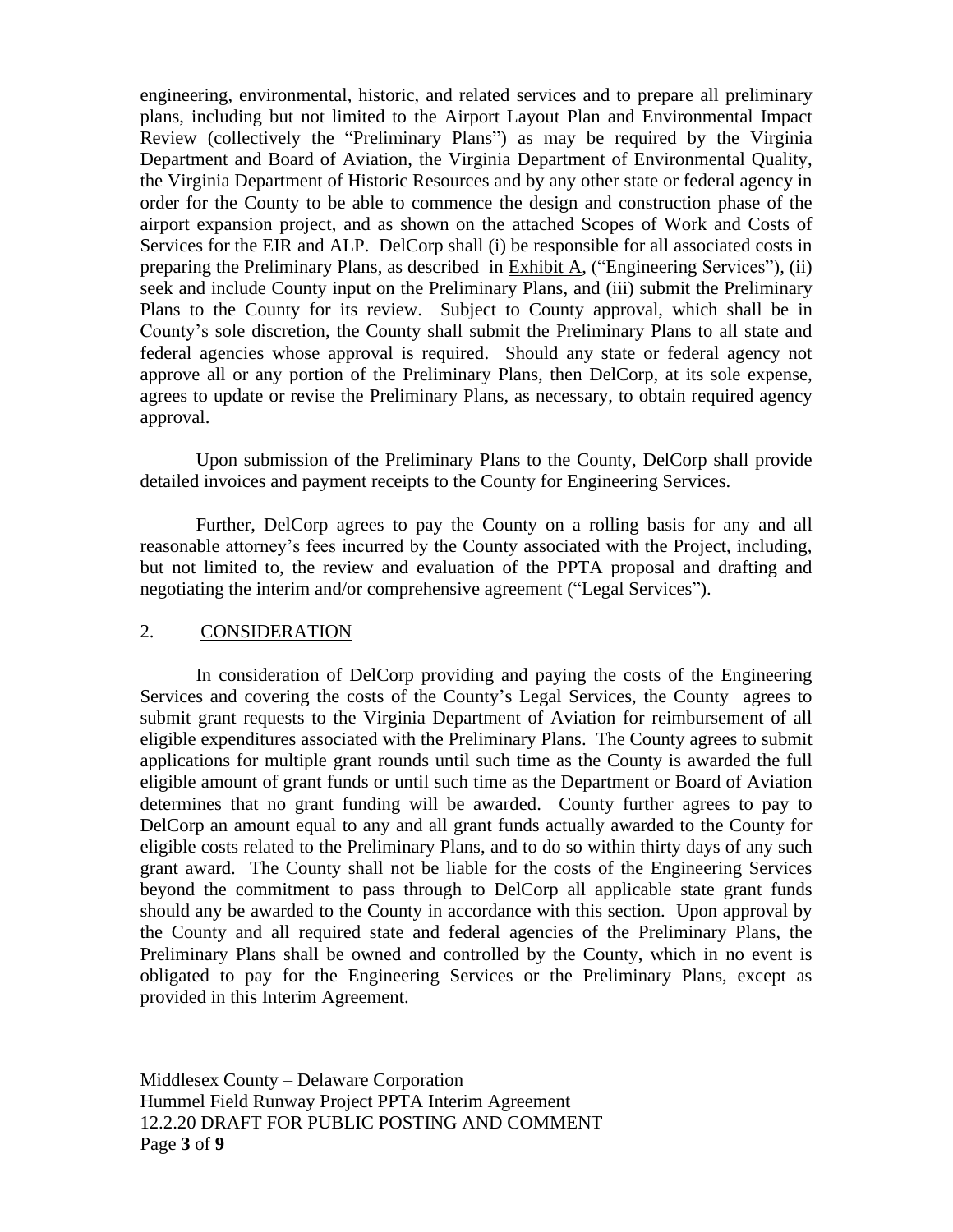## 3. TERM AND TERMINATION

This Agreement shall commence on the Effective Date first written above and shall continue until terminated pursuant to the terms of this Agreement.

This Agreement may be terminated immediately in the event of substantial failure or default of DelCorp to perform in accordance with the terms hereof.

Upon seven (7) days written notice to DelCorp, the County may, for its convenience and without cause, elect to terminate the Agreement. In such event, the County shall pay DelCorp for all work properly performed by DelCorp in accordance with the Agreement within thirty (30) days following the date of the notice.

## 4. COMPREHENSIVE AGREEMENT

Should the parties both conclude that the Project is feasible and desire to proceed after the Preliminary Plans have been submitted and approved by the Department of Aviation, the parties may proceed to negotiate a comprehensive agreement under the PPTA to address the completion of design and construction of the Project. The County's participation in negotiation of a comprehensive agreement, however, shall not constitute an obligation of or commitment by the County to execute such comprehensive agreement and may be granted, denied or conditioned in County's sole discretion.

However, notwithstanding any provision to the contrary herein, pursuant to the PPTA and the Implementing Procedures, the Parties agree to proceed forthwith to the Detailed Phase for the purposes of developing a Project Design and Construction Agreement ("Comprehensive Project Agreement" or "Comprehensive Agreement"). In addition to the Project design and construction terms and conditions, and unless otherwise agreed to by the Parties, the Comprehensive Agreement shall include but not limited to provisions related to Project costs (not to exceed \$1.3 million), the County's option to purchase approximately eight acres of land from DelCorp or its principal (as applicable) as required for the Project, the County's obligations to submit grant funding requests to the Virginia Board of Aviation and to pass-through any awarded grant funds to DelCorp, DelCorp's access and use of the Airport upon Project completion, and other terms and conditions as agreed to by the Parties. In the event the County decides not to enter into the Comprehensive Agreement, then the County agrees to refund DelCorp all amounts it has paid to the County under this Interim Agreement to cover the costs of the Preliminary Plans.

## 5. STANDARD OF CARE

Middlesex County – Delaware Corporation Hummel Field Runway Project PPTA Interim Agreement 12.2.20 DRAFT FOR PUBLIC POSTING AND COMMENT Page **4** of **9**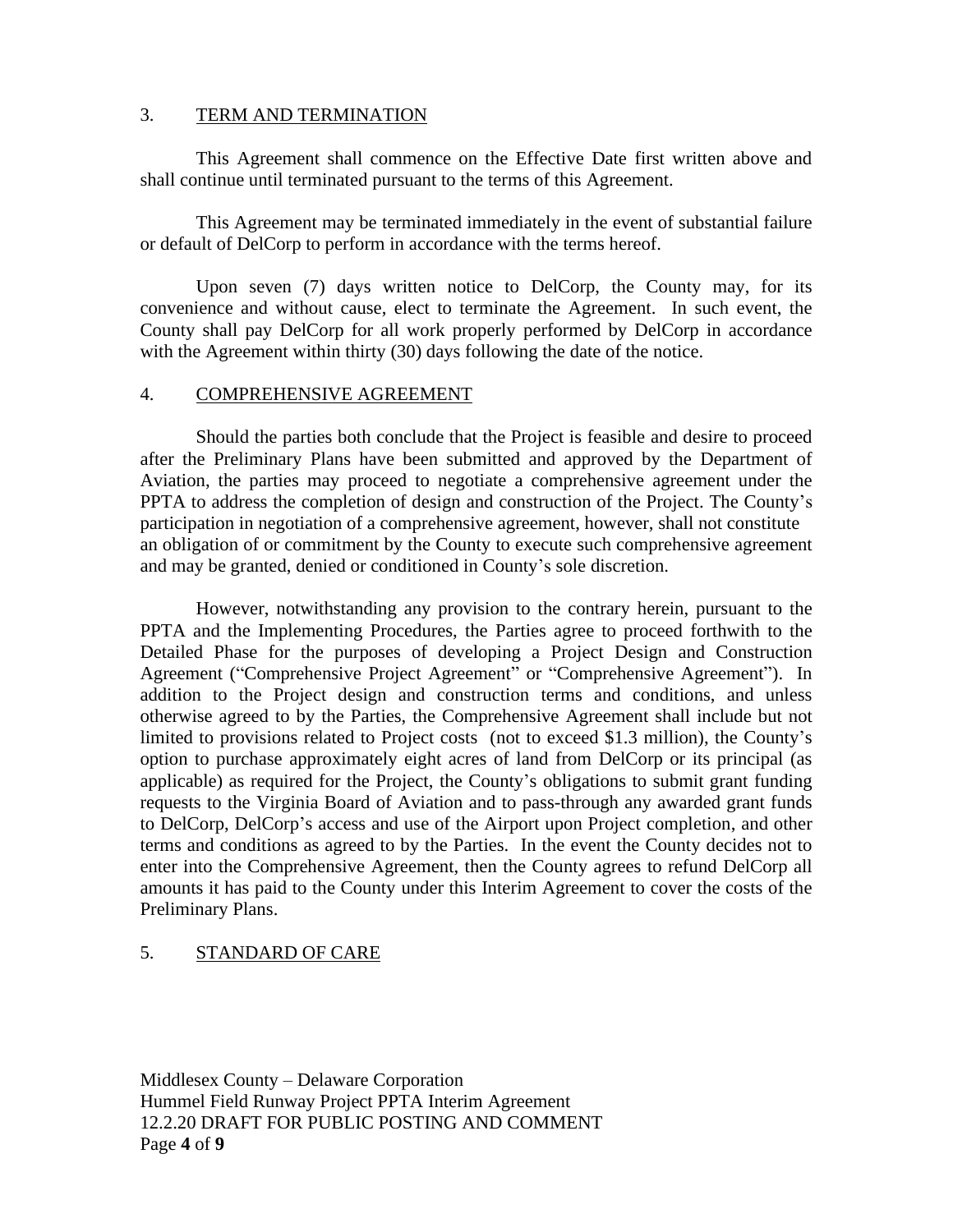The Parties agree that the standard of care for all professional engineering and planning services performed under this Agreement shall be the care and skill ordinarily used by members of the design profession in the Commonwealth of Virginia practicing on similar projects at the time and that the work, shall be required of Engineer. Additionally, DelCorp represents and warrants that it will require of Engineer that all persons performing any work on the Project under this Agreement shall be licensed and in good standing with any applicable regulatory agency for the full duration of their work on the Project under this Agreement. The Engineering Services shall not be considered complete until such time as all appropriate state agencies and federal agencies (if applicable) have approved the Preliminary Plans and all other services as required by such agencies.

#### 6. INDEMNIFICATIONS

DelCorp agrees to indemnify, defend and hold harmless the County, its officers, agents and employees from any claims, damages, suits, actions, liabilities and costs of any kind or nature, including attorneys' fees, arising from or caused by the provision of any services, or the use of any services or materials furnished (or made available) by DelCorp, provided that such liability is not attributable to the County's sole negligence. DelCorp shall notify the County of any suit, claim, demand, loss or action made or filed against DelCorp immediately upon DelCorp's receipt or learning of it.

DelCorp acknowledges that the County is a public entity and the Project is owned by a public entity and as such, the Project site is immune from mechanic's liens, and DelCorp hereby waives any and all mechanic's lien rights it may purport to have, and agrees that it shall neither file nor assert any such lien claims.

## 7. CONTRACTUAL CLAIMS

Contractual claims or disputes by DelCorp against the County shall be submitted in writing no later than sixty (60) days after final payment; provided, however, that DelCorp shall give the County written notice of its intention to file a claim or dispute within fifteen (15) days after the occurrence upon which the claim or dispute shall be based. Any written notice of DelCorp's intention to file such a claim or dispute shall state the facts and/or issues relating to the claim in sufficient detail to identify the claim, together with its character and scope. If DelCorp fails to make its claim or dispute or fails to give notice of its intention to do so as provided herein, then such claim or dispute shall be deemed forfeited.

The County's decision on contractual claims shall be final and conclusive unless DelCorp appeals within six months of the date of the final decision on the claim by instituting legal action in the General District or Circuit Court of the County of

Middlesex County – Delaware Corporation Hummel Field Runway Project PPTA Interim Agreement 12.2.20 DRAFT FOR PUBLIC POSTING AND COMMENT Page **5** of **9**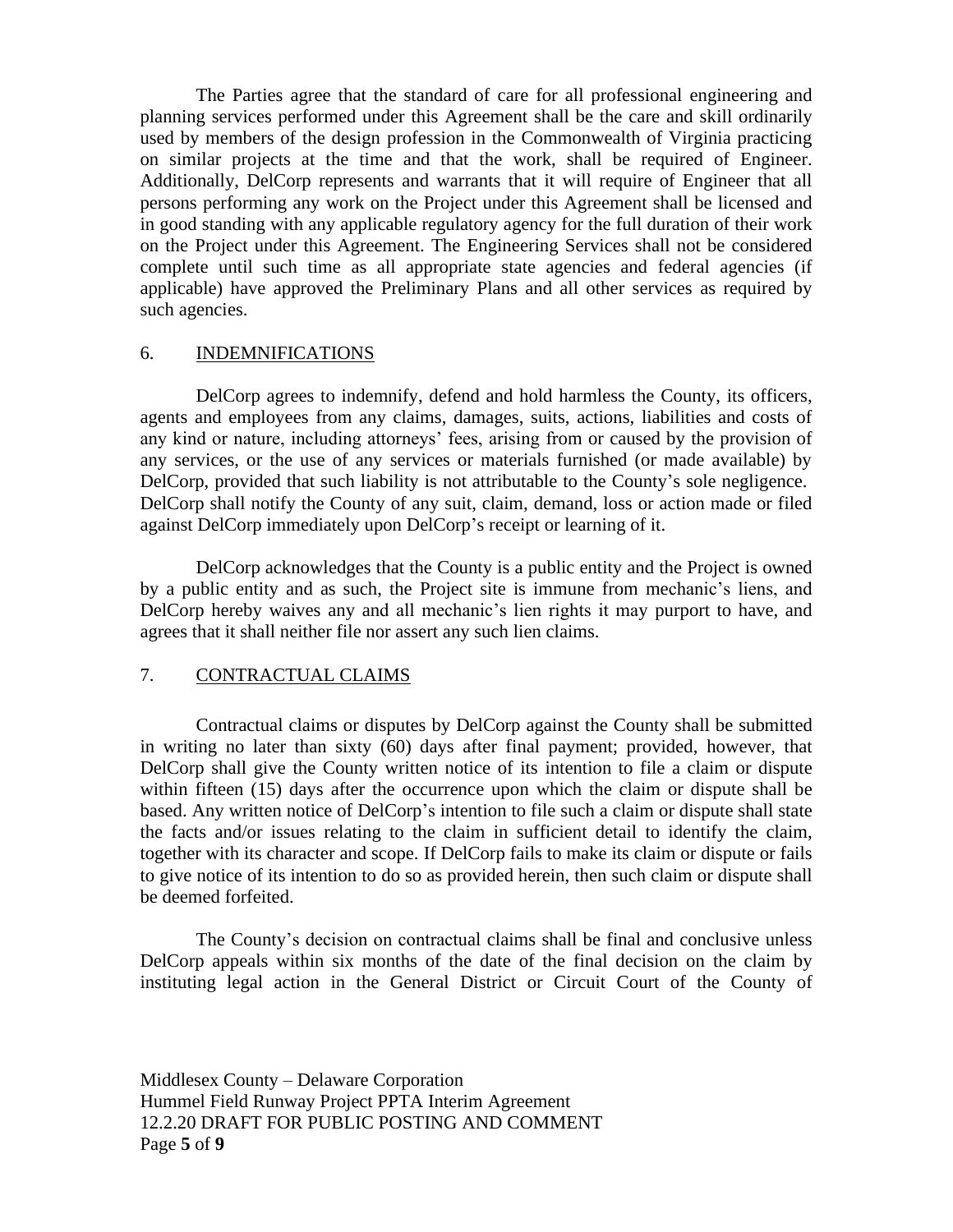Middlesex, Virginia or the United States District Court for the Eastern District of Virginia.

## 8. INSURANCE

DelCorp will maintain a general liability policy with \$2,000,000 combined single limits. Coverage is to be on an occurrence basis with an insurer licensed to conduct business in the Commonwealth of Virginia. The insurer must have an A. M. Best rating of A- or better. The insurer must list Middlesex County as an additional insured. The endorsement must be issued by the insurance DelCorp. A notation on the certificate of insurance is not sufficient.

DelCorp will maintain workers' compensation coverage in compliance with the laws of the Commonwealth of Virginia. The coverage must have statutory limits and be with an insurer licensed to conduct business in the Commonwealth of Virginia. The insurer must have an A. M. Best rating of A- or better. As an alternative, it is acceptable for DelCorp to be insured by a group self-insurance association that is licensed by the Virginia Bureau of Insurance. DelCorp will also carry employer's liability insurance with a limit of at least \$100,000 bodily injury by accident/\$500,000 bodily injury by disease policy limit/\$100,000 bodily injury by disease each employee.

DelCorp will maintain automobile liability insurance with limits of at least \$1,000,000. The coverage is to be written with a symbol "1". The insurer must be licensed to conduct business in the Commonwealth of Virginia. The insurer must have an A. M. Best rating of A- or better.

DelCorp will maintain professional liability insurance with a limit of at least \$1,000,000. It is preferred that the coverage be on an occurrence basis. If the policy is on a *claims made* basis, this should be noted. If DelCorp has professional liability insurance on a *claims made* basis, agreement must be made that coverage will be maintained for at least three years beyond the expiration date of the policy in force at the time of this contract. Coverage is to be with a DelCorp licensed to conduct business in the Commonwealth of Virginia and have an A. M. Best rating of A- or better. County of Petersburg should be listed as an additional insured on the policy. The endorsement must be issued by the insurer. A notation on the certificate of insurance is not sufficient.

With all policies listed above, the insurer or agent of the insurer must issue a certificate of insurance to show evidence of coverage and provide copies of applicable policies along with applicable endorsements, including but not limited to additional insured endorsements. All wording limiting the insurer responsibility to notify the County of any cancellation or non-renewal of the coverage must be removed.

## 9. INDEPENDENT CONTRACTOR

Middlesex County – Delaware Corporation Hummel Field Runway Project PPTA Interim Agreement 12.2.20 DRAFT FOR PUBLIC POSTING AND COMMENT Page **6** of **9**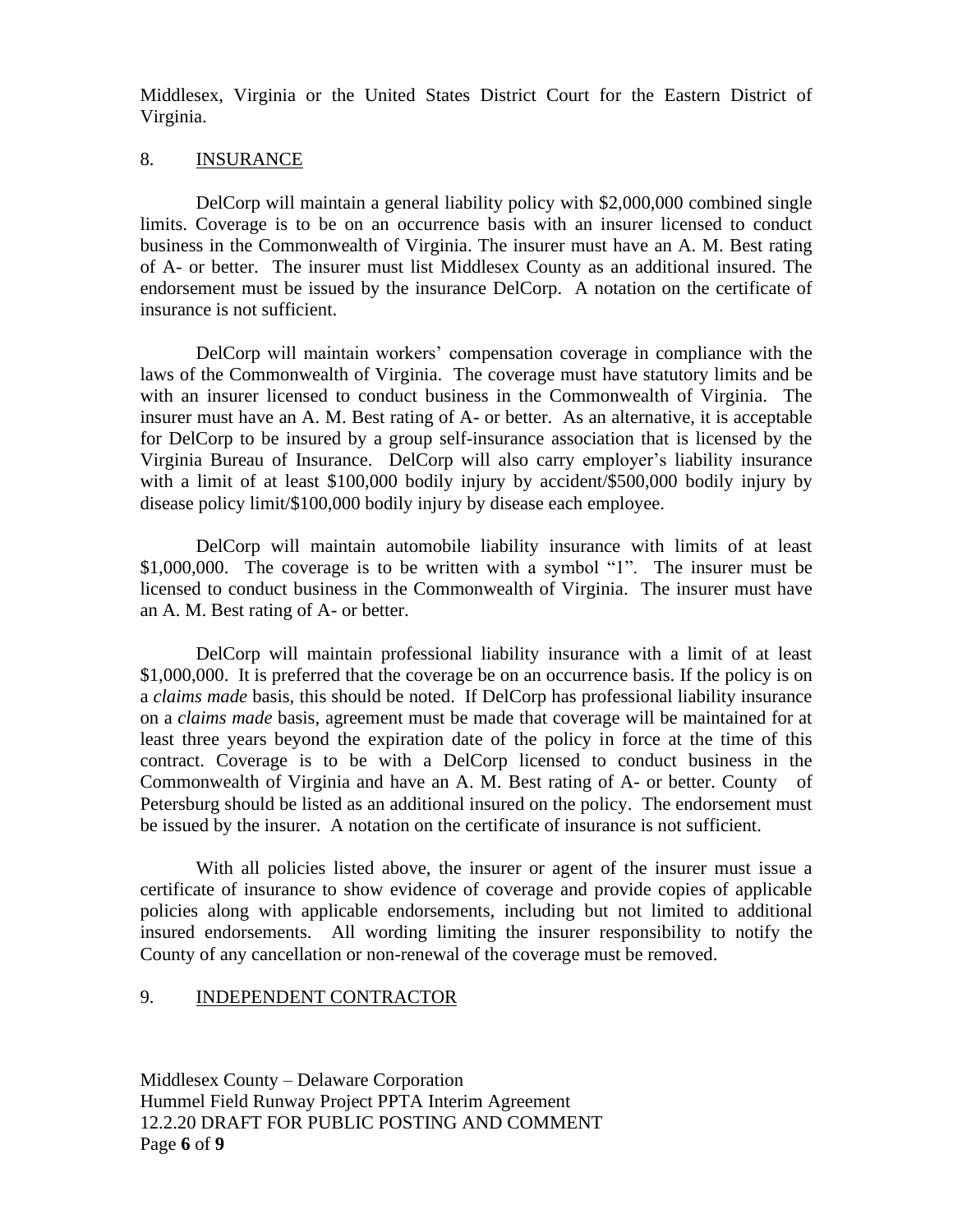The parties understand and agree that DelCorp, in performing its obligations under this Agreement, shall be deemed an independent contractor and not an agent, employee or partner of the County.

#### 10. GOVERNING LAW

This Agreement shall be governed by and construed in accordance with the laws of the Commonwealth of Virginia.

#### 11. COUNTERPARTS

This Agreement may be executed in two or more counterparts, each of which shall be deemed an original, but all such counterparts together shall be deemed to be one and the same instrument. It shall not be necessary in making proof of this Interim Agreement or any counterpart hereof to produce or account for the other counterparts.

#### 12. ENTIRE AGREEMENT

This Agreement contains the entire agreement of the parties, and all prior communications, oral or written, are without any force and effect as it is the specific intent of the parties that this Agreement alone sets forth the terms on which the parties have mutually agreed.

SIGNATURE PAGE(S) TO FOLLOW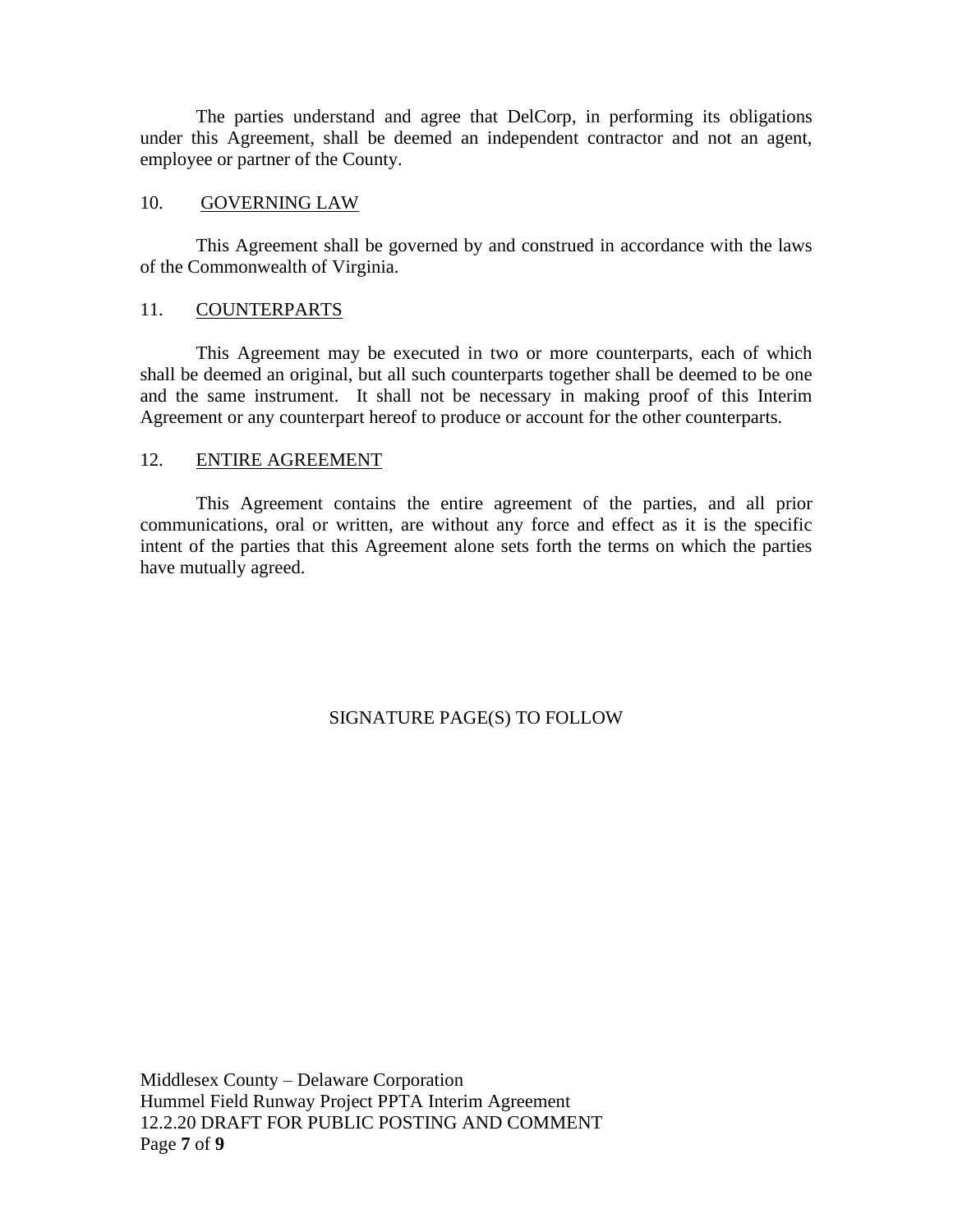**IN WITNESS WHEREOF** the undersigned have executed this contract on the dates set forth beside their respective signatures.

# **MIDDLESEX COUNTY, VIRGINIA**

By:\_\_\_\_\_\_\_\_\_\_\_\_\_\_\_\_\_\_\_\_\_\_\_\_\_ Wayne Jessie, Chairman Middlesex County Board of Supervisors

Approved as to Form:

County Attorney

# **DELAWARE CORPORATION**

\_\_\_\_\_\_\_\_\_\_\_\_\_\_\_\_\_\_\_\_\_\_\_\_\_\_\_\_

 $By:$ Oscar Barber, President

Middlesex County – Delaware Corporation Hummel Field Runway Project PPTA Interim Agreement 12.2.20 DRAFT FOR PUBLIC POSTING AND COMMENT Page **8** of **9**